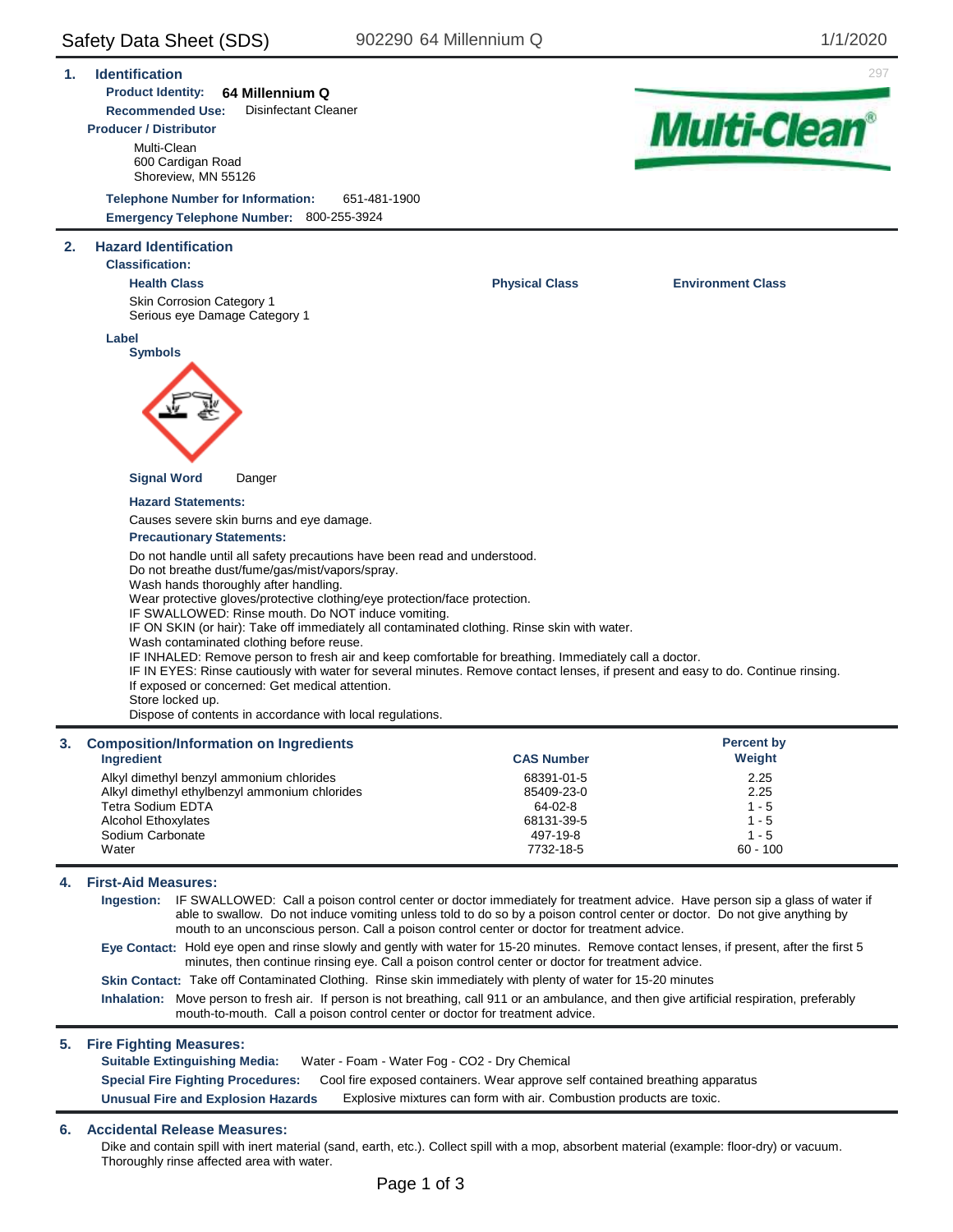| 7.  | <b>Handling and Storage:</b><br>Handling: Do not breath spray mist. Keep out of reach of children. Do not reuse empty container<br>Store only in original containers. Do not contaminate food or water by storage or disposal.<br>Storage:                                                                                                                                                                                                                                                                                                                                                                                                                                                                                                                                                 |                                                                                                                                                                                                 |                                     |                                      |  |  |
|-----|--------------------------------------------------------------------------------------------------------------------------------------------------------------------------------------------------------------------------------------------------------------------------------------------------------------------------------------------------------------------------------------------------------------------------------------------------------------------------------------------------------------------------------------------------------------------------------------------------------------------------------------------------------------------------------------------------------------------------------------------------------------------------------------------|-------------------------------------------------------------------------------------------------------------------------------------------------------------------------------------------------|-------------------------------------|--------------------------------------|--|--|
| 8.  | <b>Exposure Controls / Personal Protection:</b><br><b>Exposure Limits</b><br><b>Ingredients</b><br>Alkyl dimethyl benzyl ammonium chlorides<br>Alkyl dimethyl ethylbenzyl ammonium chlorides<br><b>Exposure Controls</b><br>Engineering Controls: Normal good ventilation is sufficient<br><b>Personal Protective Equipment:</b><br>Eye Protection: Approved Safety Goggles or Glasses<br><b>Skin Protection:</b> Chemical Resistant Rubber Gloves<br><b>Respiratory Protection:</b><br>Not required, Avoid breathing spray mist                                                                                                                                                                                                                                                           | <b>CAS Number</b><br>68391-01-5                                                                                                                                                                 | <b>Osha PEL</b><br>None established | <b>ACGIH TLV</b><br>None established |  |  |
| 9.  | <b>Physical and Chemical Properties:</b><br><b>Physical State: Liquid</b><br>Appearance: Orange<br>Odor: Citrus<br>Solubility: Complete<br><b>Evaporation Rate: NA</b><br>Vapor Pressure (MM HG):<br>NA<br>Vapor Density (Air = 1):<br>NA.                                                                                                                                                                                                                                                                                                                                                                                                                                                                                                                                                 | 11.7<br>pH:<br>Specific Gravity (H2O = 1): $NA$<br>Flammability: None<br>Flash Point: $>200^{\circ}F(93^{\circ}C)$<br>Boiling Point: $> 212^{\circ}$ F (100 $^{\circ}$ C)<br>%volatile: $>80\%$ |                                     |                                      |  |  |
| 10. | <b>Stability and Reactivity:</b><br><b>Chemical Stability: Stable</b><br><b>Possibility of Hazardous Reactions:</b><br>None are known<br>Incompatability (Materials to Avoid):<br><b>Strong Oxidizing Agents</b><br>Hazardous Decomposition or By-products:<br>Upon decomposition, this product may yield oxides of nitrogen and ammonia, carbon<br>dioxide,<br>carbon monoxide and other low molecular weight hydrocarbons.<br>Will not Occur<br><b>Hazardous Polymerization:</b><br>Mixing with strong oxidizers<br><b>Conditions to Avoid:</b>                                                                                                                                                                                                                                          |                                                                                                                                                                                                 |                                     |                                      |  |  |
| 11. | <b>Toxicological Information:</b><br><b>Signs and Symptoms of Overexposure:</b><br><b>Acute Effects:</b><br>Severe Eye damage can result from direct contact.<br><b>Eye Contact:</b><br><b>Skin Contact:</b> Causes severe skin burns<br>Inhalation:<br>Irritation of Mucous Membrane can be caused by vapors or mists of product.<br>Ingestion:<br>May be fatal. Burning pain in the mouth, throat, abdomen, severe swelling of the larynx, skeletal muscle paralysis<br>affecting the ability to breathe, circulatory shock or convulsion.<br><b>Target Organ Effects:</b><br>Skin, Eyes<br><b>Chronic Effects: None known</b><br><b>Acute Toxicity Values:</b><br>> 5000 mg/kg<br>Oral LD $_{50}$<br>Dermal LD <sub>50</sub><br>> 5000 mg/kg<br>Inhalation (Vapor) LC 50<br>$> 50$ mg/l | Causes severe skin burns and eye damage.                                                                                                                                                        |                                     |                                      |  |  |
| 12. | <b>Ecological Information:</b><br>Not Available<br><b>Persistence and Degradability:</b><br><b>Bio Accumulative Potential:</b><br>Not Available<br><b>Mobility in Soil:</b><br>Not Available<br><b>Aquatic Toxicity:</b><br>Not Available                                                                                                                                                                                                                                                                                                                                                                                                                                                                                                                                                  |                                                                                                                                                                                                 |                                     |                                      |  |  |

## **13. Disposal Considerations:**

Pesticide wastes are acutely hazardous. Improper disposal of excess pesticide, spray mixture or rinsate is a violation of Federal Law. If these wastes cannot be disposed of by use according to label instructions, contact your State Pesticide or Environmental Control Agency, or the Hazardous Waste representative at the nearest EPA Regional office for guidance.